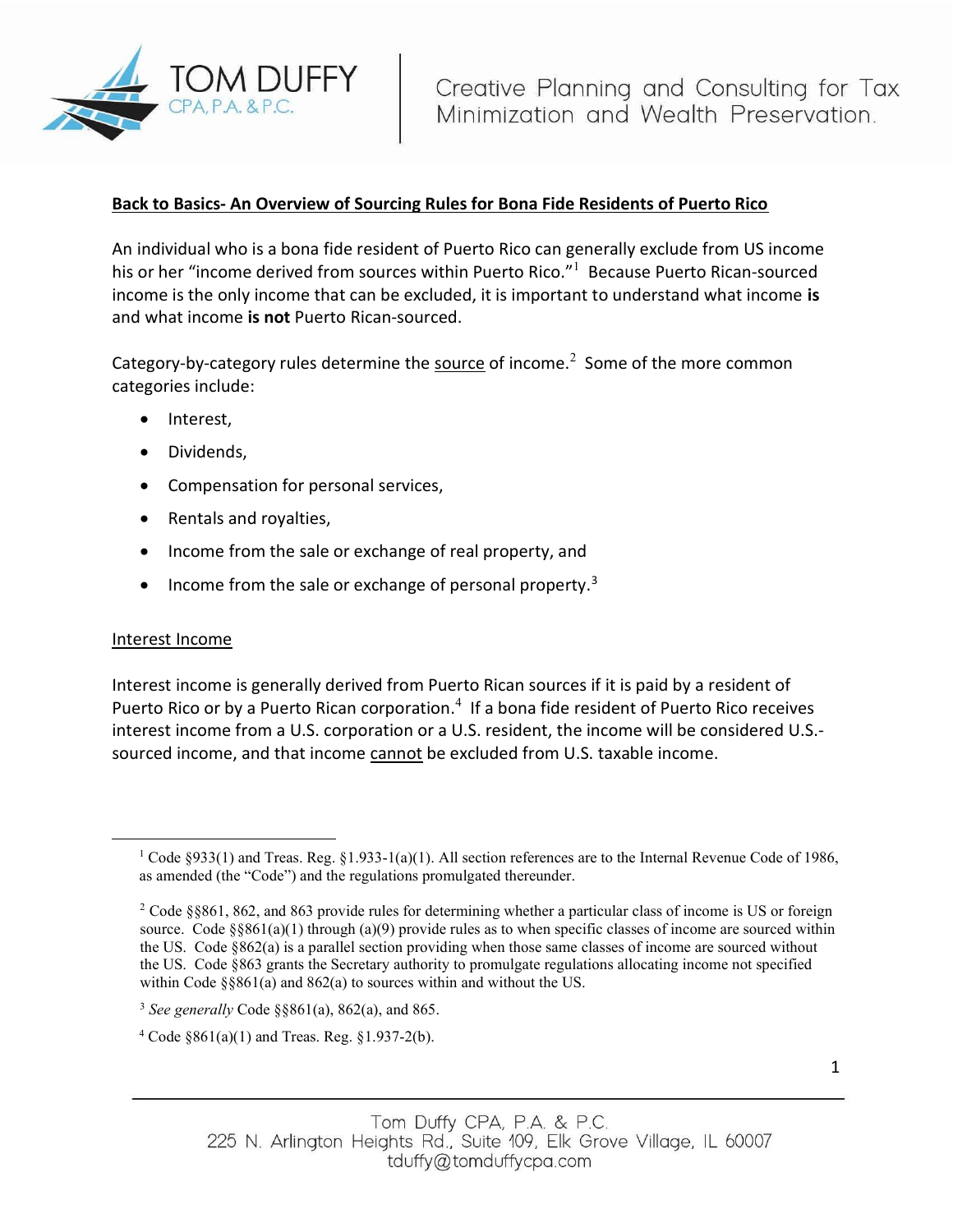

## Dividend Income

Dividend income is generally derived from Puerto Rican sources if it is paid by a Puerto Rican corporation.<sup>5</sup> If a bona fide resident of Puerto Rico receives dividend income from a U.S. corporation, the income will be considered U.S.-sourced income, and that income cannot be excluded from U.S. taxable income.

## Compensation For Personal Services

Compensation for personal services is generally sourced to the place of performance of the service.<sup>6</sup> Thus, compensation for personal services performed in Puerto Rico is generally treated as Puerto Rican-sourced income. Compensation for services performed both within and outside Puerto Rico is allocated between Puerto Rican and non-Puerto Rican-sources.<sup>7</sup>

Thus, if services are performed both within Puerto Rico and outside Puerto Rico, only a portion of the income can be excluded from U.S. taxable income.

(Note: Working in the U.S. on behalf of a Puerto Rican company can result in some very nasty U.S. tax consequences for the Puerto Rican company. Refer to the following article for an indepth discussion of this issue https://tomduffycpa.com/articles/.)

#### Rental & Royalty Income

Rental and royalty income is generally sourced by reference to the location, or place of use, of the property.<sup>8</sup> Rental and royalty income from property located or used in Puerto Rico is Puerto Rican-source income, but rental income from property located or used outside of Puerto Rico is not Puerto Rican-source income. If a bona fide resident of Puerto Rico receives rents or royalties from property used outside of Puerto Rico, the income will not be considered Puerto Rican-sourced income, and that income cannot be excluded from U.S. taxable income.

- $6 \text{ Code } \S 861(a)(3)$  and Treas. Reg.  $\S 1.937-2(b)$ .
- <sup>7</sup> Treas. Reg.  $\S$ §1.861-4(b) and 1.937-2(b).
- $8 \text{ Code } $861(a)(4) \text{ and Trees. Reg. } $1.937-2(b).$

 $5 \text{ Code } \S 861(a)(2)$  and Treas. Reg.  $\S 1.937-2(b)$ .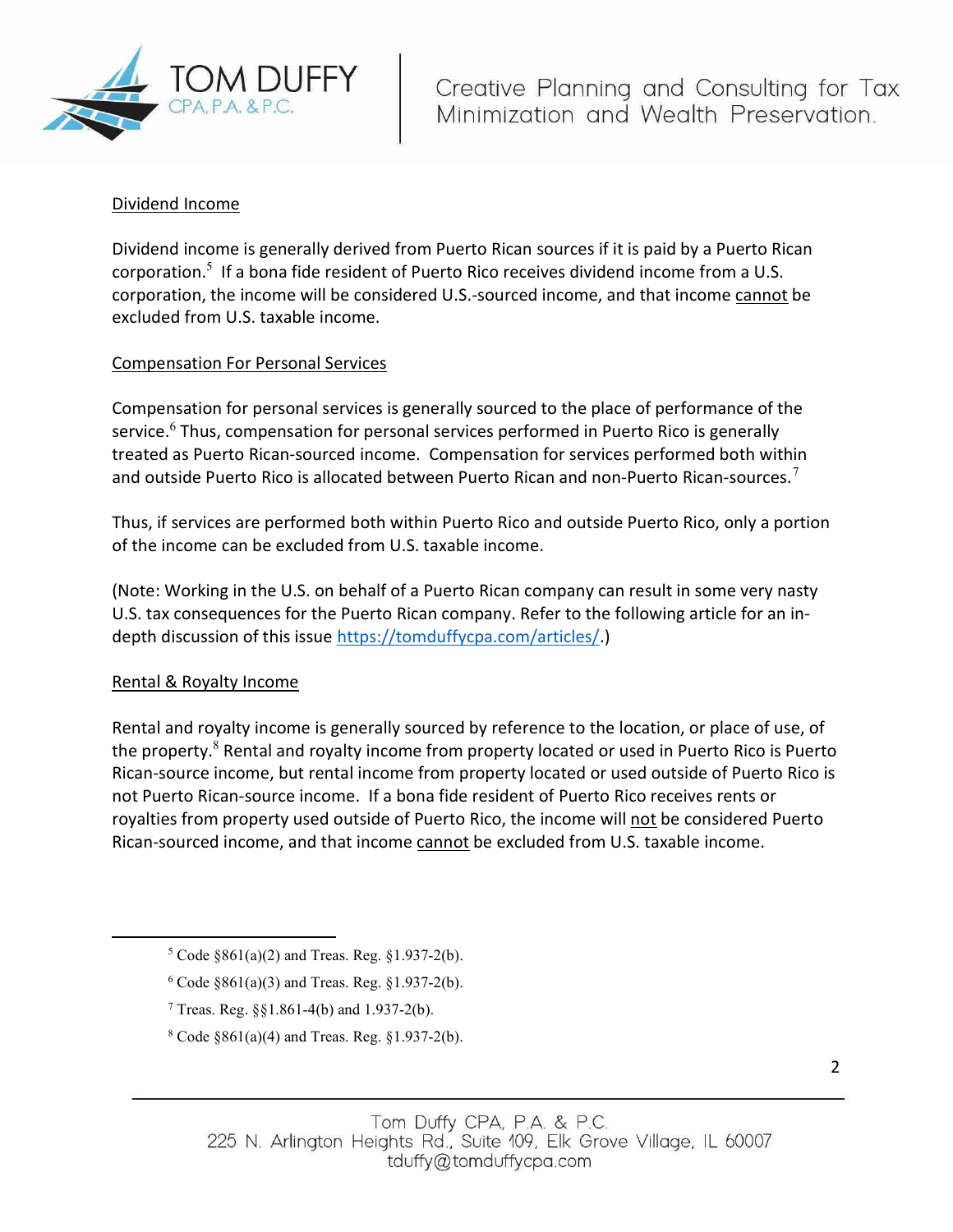

#### Sale or Exchange of Real Property

Income derived from the sale of Puerto Rican real estate is Puerto Rican-sourced income.<sup>9</sup> In contrast, income derived from the sale of real estate outside of Puerto Rico is not Puerto Ricansource income.

If a bona fide resident of Puerto Rico sells Puerto Rican real estate, gain on the real estate can be excluded from U.S. taxable income. In contrast, if a bona fide resident of Puerto Rico sells real estate outside of Puerto Rico, gain on the real estate cannot be excluded from U.S. taxable income.

## Sale or Exchange of Personal Property – Inventory

Different sourcing rules apply to income from sales of personal property treated as inventory and personal property that is not treated as inventory. Inventory is generally property held for sale to customers in the ordinary course of a trade or business.<sup>10</sup>

Income from the sale of inventory that was manufactured by the taxpayer in Puerto Rico is generally Puerto Rican-sourced income.<sup>11</sup> Income from the sale of inventory that was manufactured by the taxpayer outside of Puerto Rico is not Puerto Rican-sourced income.<sup>12</sup>

Income from the sale of inventory that was purchased by the taxpayer (i.e., inventory that was not manufactured by the taxpayer) is generally Puerto Rican-sourced income if title to the property transfers in Puerto Rico.<sup>13</sup> On the other hand, income from the sale of inventory that was purchased by the taxpayer is generally not Puerto Rican-source income if title to the property transfers outside of Puerto Rico.

 $12$  Id.

 $9^9$  Code  $861(a)(5)$  and Treas. Reg.  $81.937-2(b)$ .

 $10 \text{ Code } $1221(a)(1)$ .

<sup>&</sup>lt;sup>11</sup> Treas. Reg.  $\S$ §1.863-3(f)(1) and 1.937-2(b).

<sup>13</sup> Treas. Reg. §§1.861-7(c) and 1.937-2(b).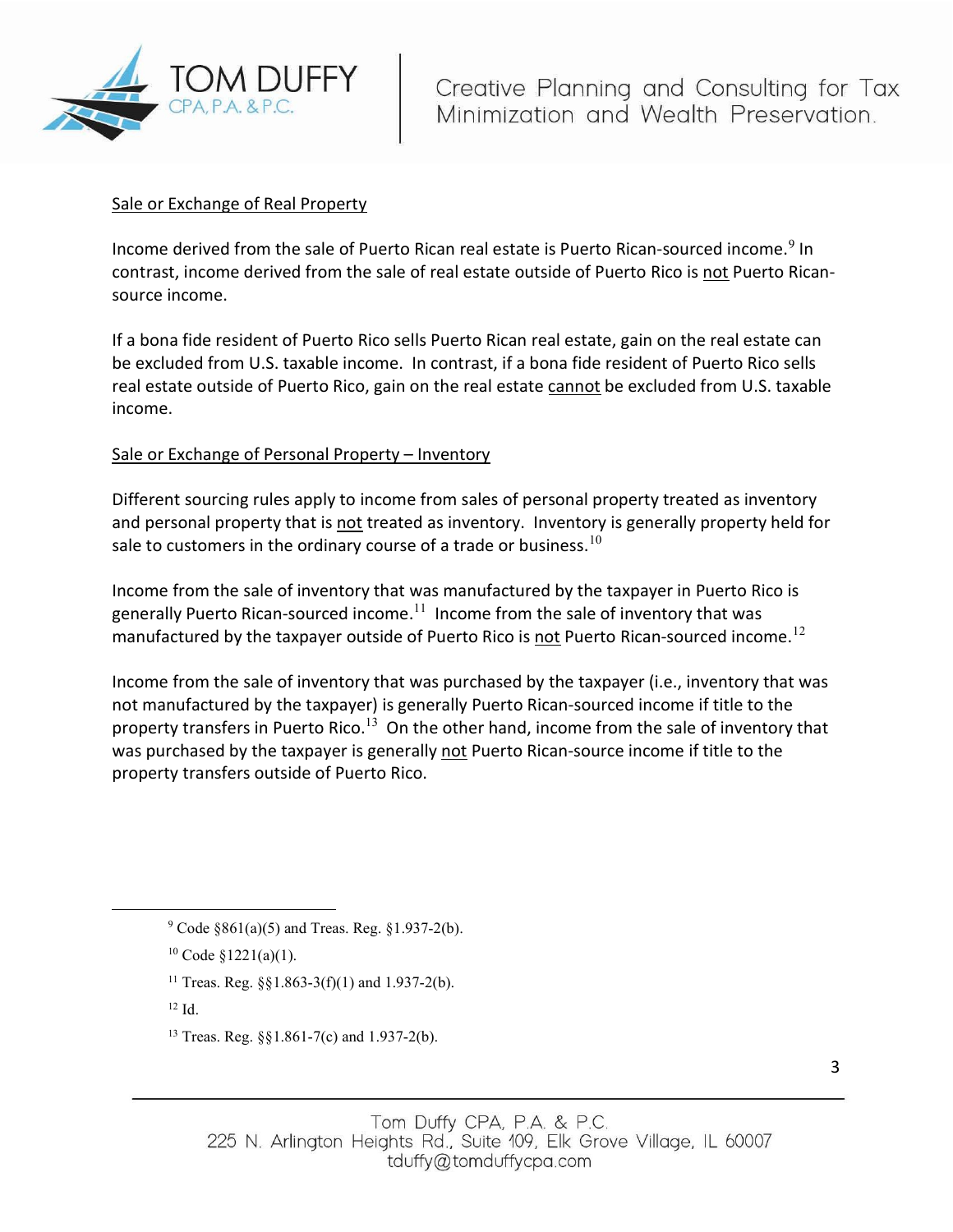

# Sale or Exchange of Personal Property - Non-Inventory

Subject to significant exceptions, income from the sale of personal property is generally sourced on the basis of the residence of the seller.<sup>14</sup> Under this general rule, income from the sale of personal property by a bona fide resident of Puerto Rico would generally be Puerto Rican-sourced income.

## Appreciated/Tainted Property for First 10 Years in Puerto Rico

Special rules apply to gains from dispositions of certain investment property (for example, stocks, bonds, debt instruments, diamonds, gold, cryptocurrencies, etc.) owned prior to becoming a bona fide resident of Puerto Rico ("Tainted Property").<sup>15</sup> Under these special rules, gains from dispositions of Tainted Property within 10 years after becoming a bona fide resident of Puerto Rico generally are treated as not Puerto Rican-sourced income.<sup>16</sup>

For example, say an individual is a U.S. tax resident and owns appreciated shares of stock. If that individual becomes a bona fide resident of Puerto Rico and then sells the appreciated stock within 10 years of moving to Puerto Rico, the special rule provides that the gain generally will not be Puerto Rican-sourced income. In other words, the gain generally cannot be excluded from U.S. taxable income.

#### Election to Split Source of Tainted Property Gain

A bona fide resident of Puerto Rico may elect to split the source of Tainted Property gain by using a mark-to-market allocation in the case of marketable securities and a time-based allocation in the case of other personal property.<sup>17</sup>

Under this special election, gain is allocated partly to the U.S. holding period and partly to the Puerto Rican holding period. The Puerto Rican holding period is the time the property was owned while the individual was a bona fide resident of Puerto Rico. The U.S. holding period is the time the property was owned prior to becoming a bona fide resident of Puerto Rico.

 $14 \text{ Code } $865(a).$ 

<sup>15</sup> Treas. Reg. §1.937-2(f)(1).

<sup>&</sup>lt;sup>16</sup> Treas. Reg. §1.937-2(f)(1)(iii)(B).

<sup>&</sup>lt;sup>17</sup> Treas. Reg. §1.937-2(f)(1)(vi)(A) and (B), respectively.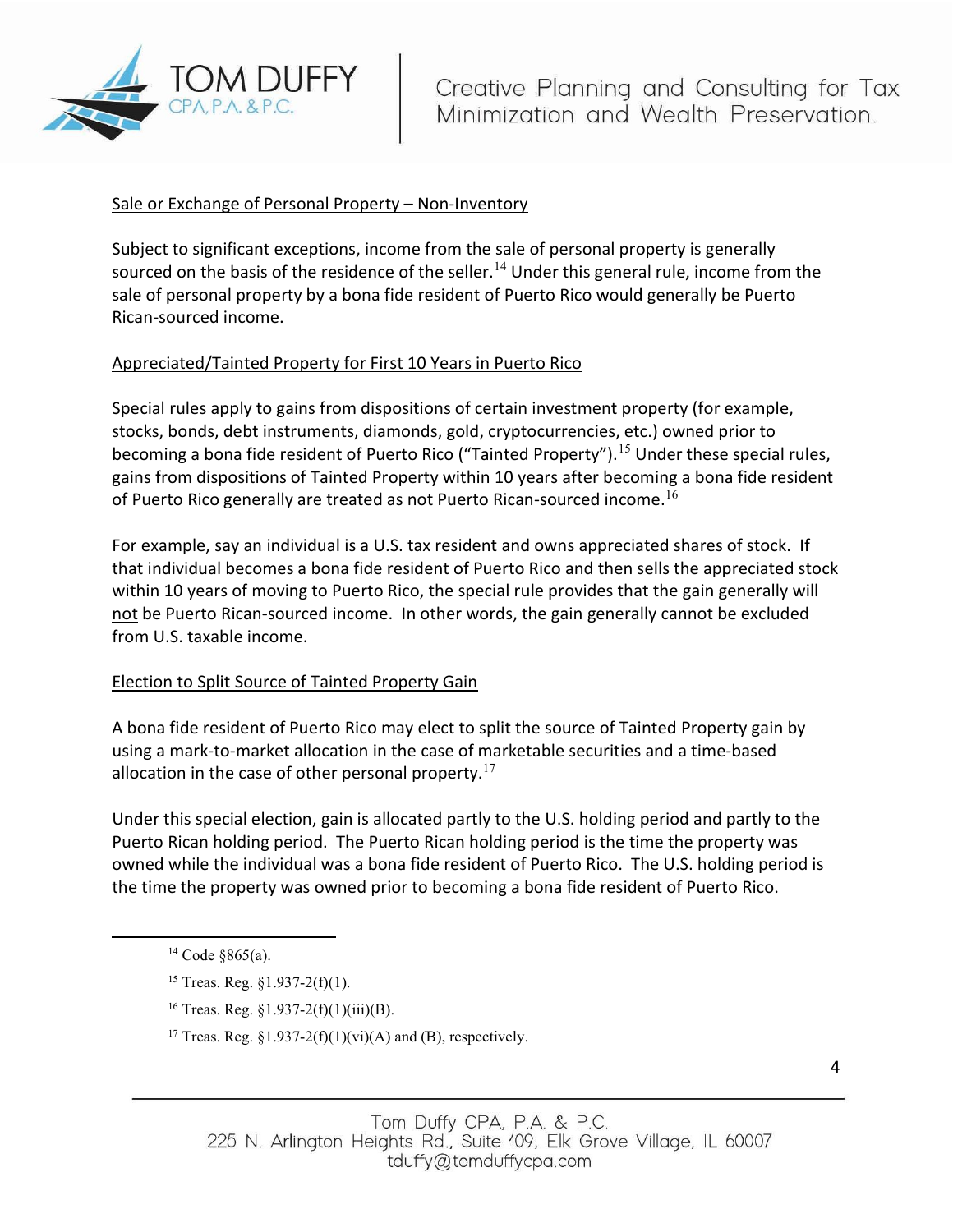

The election is made by reporting the gain attributable to the Puerto Rican holding period on the U.S. income tax return for the year of disposition.<sup>18</sup>

# Marketable Securities – Mark-to-Market Allocation

Marketable securities are those actively traded on an established financial market, such as stock in a publicly held corporation.<sup>19</sup> The securities must be marketable throughout the individual's entire holding period. $20<sup>20</sup>$ 

Gain attributable to the Puerto Rican holding period is the difference in the fair market value of the security at the beginning of the Puerto Rican holding period and the fair market value of the security when it is sold.<sup>21</sup> This is the gain that is treated as being from sources within Puerto Rico.

Example 1: Assume that in 2020 Jane lived in the United States and on January 1, 2020, she paid \$1,000,000 to purchase 1,000 shares of stock in a U.S. corporation listed on the New York Stock Exchange. On January 1, 2021, Jane moved to Puerto Rico and became a bona fide resident of Puerto Rico. On January 1, 2021, the closing value of the 1,000 shares of stock was \$2,000,000. On January 1, 2022, while still a bona fide resident of Puerto Rico, Jane sold all of the 1,000 shares of stock for \$10,000,000.

Jane's total gain on the sale would be \$9,000,000. Under the mark-to-market allocation rules, Jane would allocate \$1,000,000 of the gain to her U.S. holding period (\$2,000,000 - \$1,000,000) and she would allocate \$8,000,000 of the gain to her Puerto Rican holding period (\$10,000,000 - \$2,000,000).

| Total gain  | Gain allocated to<br>PR holding period | Gain allocated to<br>US holding period |
|-------------|----------------------------------------|----------------------------------------|
| \$9,000,000 | \$8,000,000                            | \$1,000,000                            |

<sup>&</sup>lt;sup>18</sup> Treas. Reg.  $$1.937-2(f)(1)(vi)$ .

 $20$  Id.

<sup>&</sup>lt;sup>19</sup> Treas. Reg. §1.937-2(f)(1)(vii)(A).

<sup>&</sup>lt;sup>21</sup> Treas. Reg.  $$1.937-2(f)(1)(vi)(A)$ .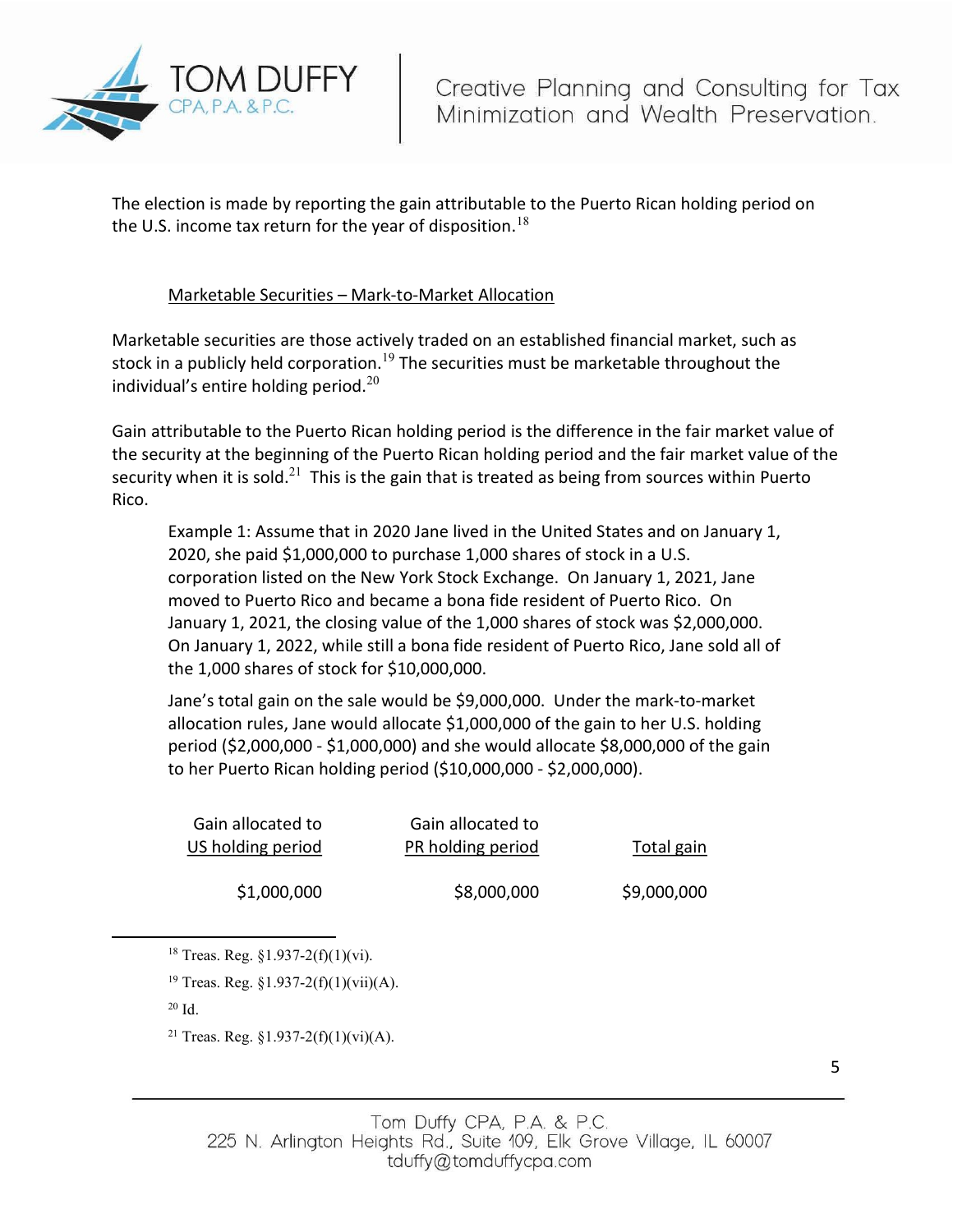

Thus, in Example 1, Jane would be able to exclude \$8,000,000 of the gain from her U.S. taxable income.

# Property Other Than Marketable Securities – Time-Based Allocation

In the case of property other than marketable securities, the portion of gain attributable to the Puerto Rican holding period is determined by multiplying the total gain by a fraction, the numerator of which is the number of days in the Puerto Rican holding period and the denominator of which is the total number of days in the entire holding period for the property. $22$ 

Example 2: Assume the same facts as in Example 1, except that the property was not a marketable security. Thus, in 2020 Jane lived in the United States and on January 1, 2020, she paid \$1,000,000 to purchase 1,000 shares of stock in a privately held corporation. On January 1, 2021, she moved to Puerto Rico and became a bona fide resident of Puerto Rico. On January 1, 2022, while still a bona fide resident of Puerto Rico, Jane sold all of the 1,000 shares of stock for \$10,000,000.

Jane owned the shares for a total of two years. She owned the shares for one year prior to becoming a bona fide resident of Puerto Rico, and she owned the shares for an additional year after becoming a bona fide resident of Puerto Rico.

Jane's total gain on the sale would be \$9,000,000. Under the time-based allocation rule, she would allocate \$4,500,000 of the gain to her U.S. holding period (\$9,000,000 x 365 / 730) and she would allocate \$4,500,000 of the gain to her Puerto Rican holding period (\$9,000,000 x 365 / 730).

| Total gain  | Gain allocated to<br>PR holding period | Gain allocated to<br>US holding period |
|-------------|----------------------------------------|----------------------------------------|
| \$9,000,000 | \$4,500,000                            | \$4,500,000                            |

Thus, in Example 2, Jane would only be able to exclude \$4,500,000 of the gain from her U.S. taxable income.

<sup>22</sup> Treas. Reg.  $$1.937-2(f)(1)(vi)(B)$ .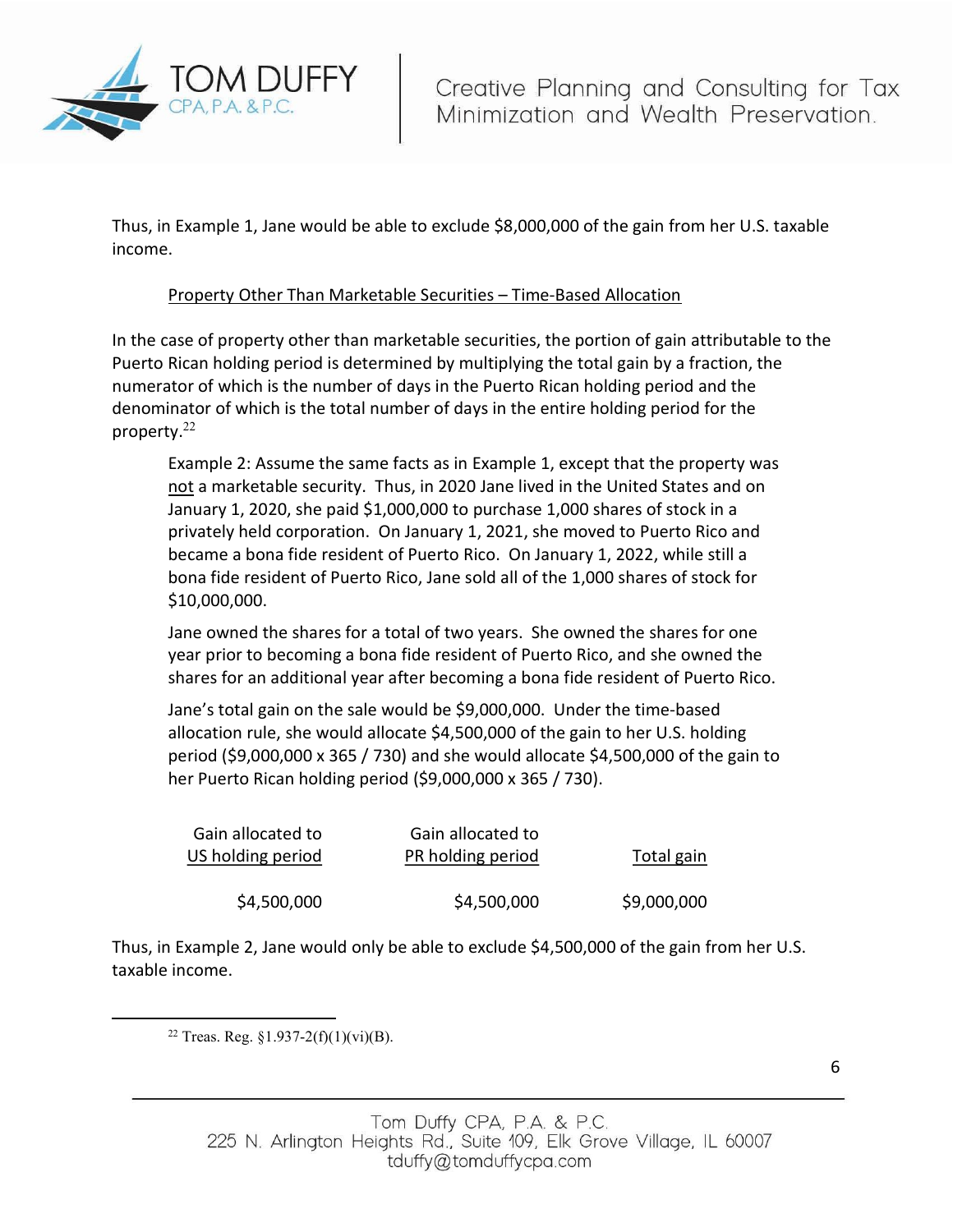

# Income Earned Through Partnerships & S Corporations

Partnerships and S corporations are generally not subject to income tax.<sup>23</sup> Instead, the income of partnerships and S corporations generally flows through to, and is taxed to, the partners/shareholders.<sup>24</sup>

Subject to certain exceptions, the character of income that flows through to the partner or S corporation shareholder is determined as if the income were realized directly from the source for which realized by the partnership or S corporation.<sup>25</sup>

Where it is necessary to determine the amount or character of gross income of a partner, the partner is allocated his or her share of the gross income of the partnership.<sup>26</sup> For example, a partner may be required to include his distributive share of partnership gross income in computing the amount of gross income received from sources within Puerto Rico.<sup>27</sup> Similar rules apply to shareholders of S corporations. $^{28}$ 

It is important to note, especially for bona fide residents of Puerto Rico, that certain sales of partnership personal property are sourced to the residence of the partner.<sup>29</sup>

Example 3: On January 1, 2021, Jane moved to Puerto Rico and became a bona fide resident of Puerto Rico. Jane is a partner in a U.S. partnership ("USP") that is a trader but not a dealer in securities. On February 15, 2021, USP purchases 1,000,000 shares of stock in a U.S. company that is traded on the New York Stock Exchange. On November 1, 2022, USP sells the 1,000,000 shares of stock at a gain of \$100,000,000. Jane's partnership distributive share of the gain is \$5,000,000.

<sup>&</sup>lt;sup>23</sup> Code §§701 and 1363(a).

<sup>24</sup> Code §§702(a) and 1366(a).

<sup>&</sup>lt;sup>25</sup> Code §702(b) and Treas. Reg. §1.702-1(b), and Code §1366(b) and Treas. Reg. §1.1366-1(b).

<sup>&</sup>lt;sup>26</sup> Treas. Reg.  $$1.701(c)(1)$ .

<sup>&</sup>lt;sup>27</sup> Treas. Reg.  $$1.701(c)(1)(iii)$ .

<sup>&</sup>lt;sup>28</sup> Treas. Reg.  $\S 1.1366 - 1(c)(1)$ .

<sup>&</sup>lt;sup>29</sup> Code §865(a) and (i)(5).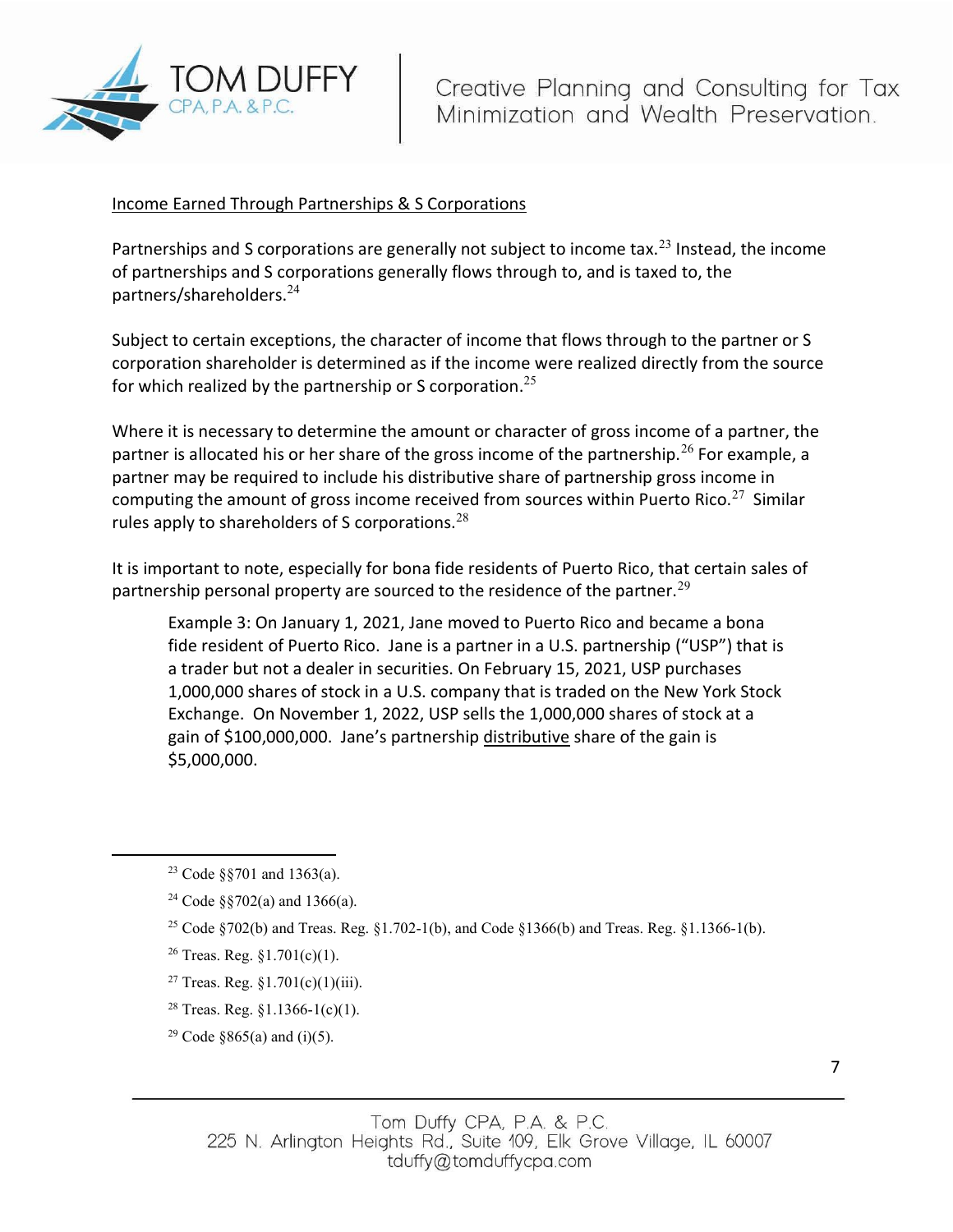

The \$5,000,000 gain allocated to Jane is sourced based on where she is resident. Because Jane is a bona fide resident of Puerto Rico, the gain is likely Puerto Rican-sourced income and can likely be excluded from Jane's U.S. income.

An S corporation is treated as a partnership, and the shareholders of the S corporation are treated as partners, for certain foreign-sourced income purposes.<sup>30</sup> Specifically, an S corporation is treated as a partnership for purposes of subparts A and F of part III, and part V, of subchapter N of Chapter 1 of the Internal Revenue Code.<sup>31</sup> Importantly, the sourcing rules for bona fide residents of Puerto Rico are included in Code §937, which is in subpart D of part III of subchapter N – and notably not in subparts A or F as described above. Therefore, an S corporation is not treated as a partnership for purposes of sourcing entity-level gains on sales of personal property when sourcing income under Code §937. In other words, the special rule that sources partnership personal property gains based on the residence of the partner does not apply to gains recognized on personal property by S corporations for purposes of Code §937.

Example 4: On January 1, 2021, Jane moved to Puerto Rico and became a bona fide resident of Puerto Rico. Jane is a 5% shareholder in a U.S. S corporation ("S Corp") that is a trader but not a dealer in securities. On February 15, 2021, S Corp purchases 1,000,000 shares of stock in a U.S. company that is traded on the New York Stock Exchange. On November 1, 2022, S Corp sells the 1,000,000 shares of stock at a gain of \$100,000,000. Jane's pro rata share of the gain is \$5,000,000.

For purposes of computing the foreign tax credit limitation under Code §904, the gain allocated to Jane is sourced based on where she is resident. However, for purposes of excluding income under Code §§933 and 937, the gain allocated to Jane is sourced to the residence of the seller. In this case, the seller is a U.S. S corporation. Because the S corporation is a U.S. resident, the gain is US-sourced income, Code §865(a), and cannot be excluded from Jane's U.S. income.

As noted above, special rules apply to gains from dispositions of certain investment property (for example, stocks, bonds, debt instruments, diamonds, gold, cryptocurrencies, etc.) owned

 $31$  *Id.* 

<sup>30</sup> Code §1373(a).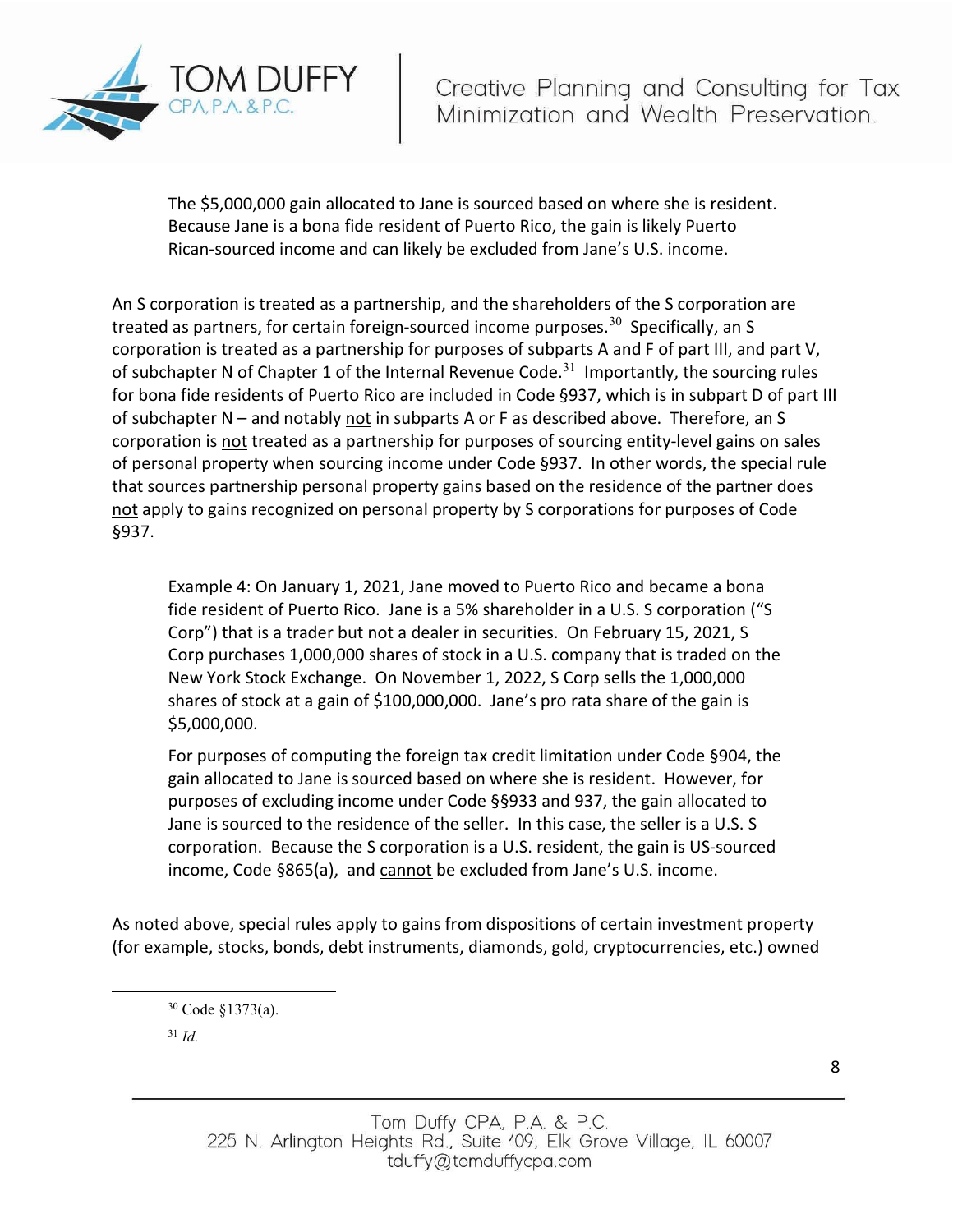

prior to becoming a bona fide resident of Puerto Rico.<sup>32</sup> If such investment property is owned by a partnership prior to one or more of the partners becoming bona fide residents of Puerto Rico, it is not clear whether the investment property held by the partnership should be subject to the 10-year Tainted Property rules discussed above.

# Sourcing By Analogy

It is well settled that Code §§861 through 863 and their predecessors were not intended to be all inclusive.<sup>33</sup> When an item of income is not classified within the confines of the statutory scheme nor by regulation, courts have sourced the item by comparison and analogy with classes of income specified with the statutes. (See Howkins v. Commr., 49 T.C. 689 (1968), Bank of America v. U.S., 230 Cl. Ct. 679 (1982).)

## Allocation of Expenses to Puerto Rico Sourced Income

Where an amount is excluded from gross income under Code §933, deductions or losses properly allocable to the excluded gross income cannot be deducted.<sup>34</sup> The allocation and apportionment rules under Treas. Reg. §1.861-8 apply for purposes of determining what portion of the expenses should be allocated and apportioned against the excluded income.<sup>35</sup>

Temp. Treas. Reg. §1.861-8T(c)(1) provides in part:

A deduction is apportioned by attributing the deduction to gross income \*\*\* which is [Puerto Rican source income] and to gross income \* \* \* which is [non-Puerto Rican source income]. Such attribution must be accomplished in a manner which reflects to a reasonably close extent the factual relationship between the deduction and the grouping of gross income.

That regulation provides that a taxpayer may apportion the deduction using various bases and factors, such as the following, provided the basis or factor chosen by the taxpayer reasonably reflects the factual relationship between the deduction and the grouping of gross income: 1) comparison of units sold; 2) comparison of the amount of gross sales or receipts; 3) comparison

<sup>34</sup> Code §933(1) and Treas. Reg. §1.933-1(c)

35 Treas. Reg. §1.933-1(c).

 $32$  Treas. Reg.  $\S 1.937 - 2(f)(1)$ .

 $33$  Helvering v. Suffolk Co., 104 F.2d 505 (4<sup>th</sup> Cir. 1939); Welsh Trust v. Commr., 16 T.C. 1398 (1951); De Stuers v. Commr., 26 B.T.A. 201 (1932).